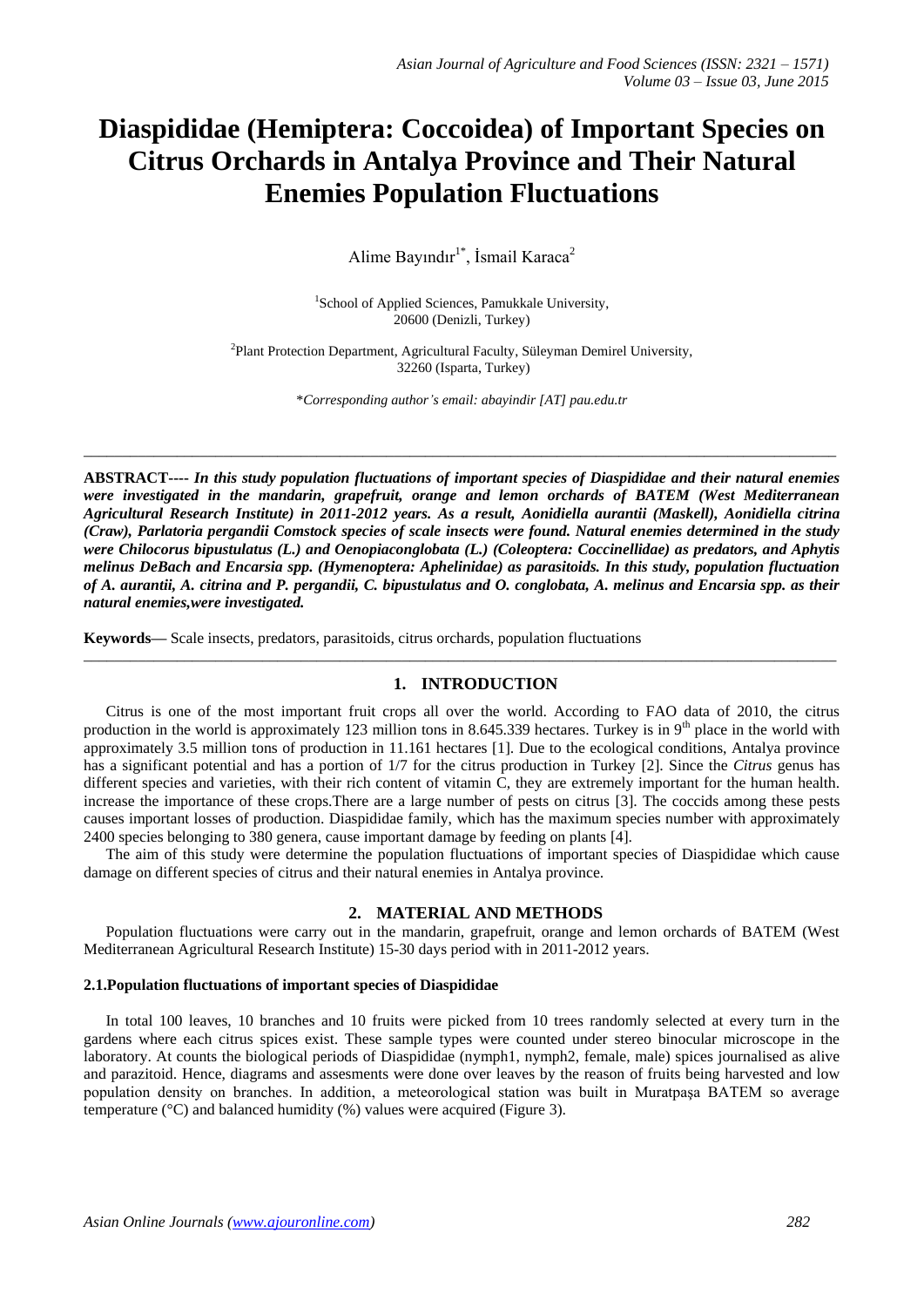#### *2.2 Population fluctuations of predators species of Diaspididae*

In order to collect the predators, the Steiner method was used [5]. Random branches from four directions of the trees in each orchard were selected and a total of 50 branches were hitten two times by a stick. The numbers of predators which were fallen in the Steiner hopper were counted and later on the predator species were identified by Dr. Nedim UYGUN (Çukurova University, Agricultural Faculty, Plant Protection Department, Adana).

### *2.3 Population fluctuations of parasitodes species of Diaspididae*

In sampling gardens, approximately 2 meters height two yellow sticky traps (15x20 cm) were hanged. These traps brought to the laboratory tallied under stereo binocular microscope and population fluctuation of grown-up parasitoides were specified.

# **3. RESULTS AND DISCUSSION**

During studying periods, population fluctuation of *A. aurantii*, *A. citrina*, *P. pergandii* and natural enemies were observed in the grapefruit, lemon, orange and mandarin gardens of BATEM. Figures the gardens grapefruit "G", lemon 'L', orange 'O', mandarin 'M' have been symbolsimed for the years 2011 and 2012.

Population fluctuaiton of *A. aurantii* in the grapefruit, lemon, mandarin and orange gardens are given in Figure 1-2.



Figure 1. Population fluctuaiton of *A. aurantii* in the grapefruit, lemon, orange and mandarin gardens for the year 2011.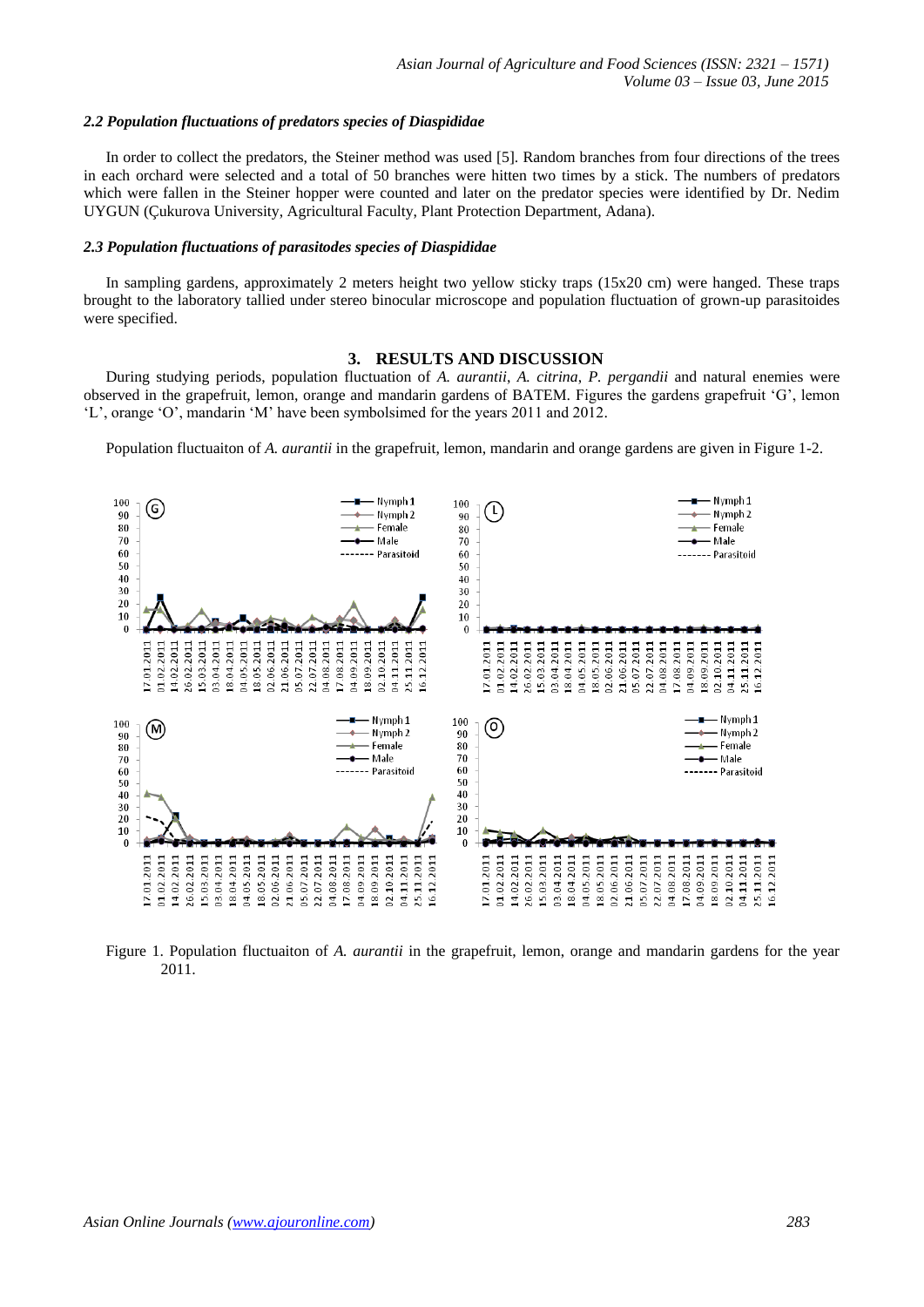

Figure 2. Population fluctuaiton of *A. aurantii* in the grapefruit, lemon, orange and mandarin gardens for the year 2012.

A meteorological station was built in Muratpaşa BATEM so average temperature (°C) and balanced humidity (%) values were acquired Figure 3.



Figure 3. Average temperature (°C) and balanced humidity (%) values for years 2011-2012.

It was calculated that *A. aurantii* offspring 4.1-4.8 between 2011-2012 in Antalya. Rize and İstanbul *A. aurantii* offspring 2 [6], in İzmir it offspring 3[7], in Adana in May, June, August and October it totally offspring 4 [8] and in İzmir (Bornova-Çeşme) in May, July and end of September it totally offspring 3[9] (Önder, 1982). *A. aurantii*"s first offspring came into existance in April-May and its population density increased gradually. Reproduction rate lowered because of increasing the daily avarage temperature (30°C) and decreasing balanced humidity (%40) from the mid June till end of the August .However, in this term  $2<sup>th</sup>(June-July)$  and  $3<sup>th</sup>(August-September)$  offspring were observed. Since the climatic conditions were provient in October (average temperature 20°C, balanced humidity 80%) and in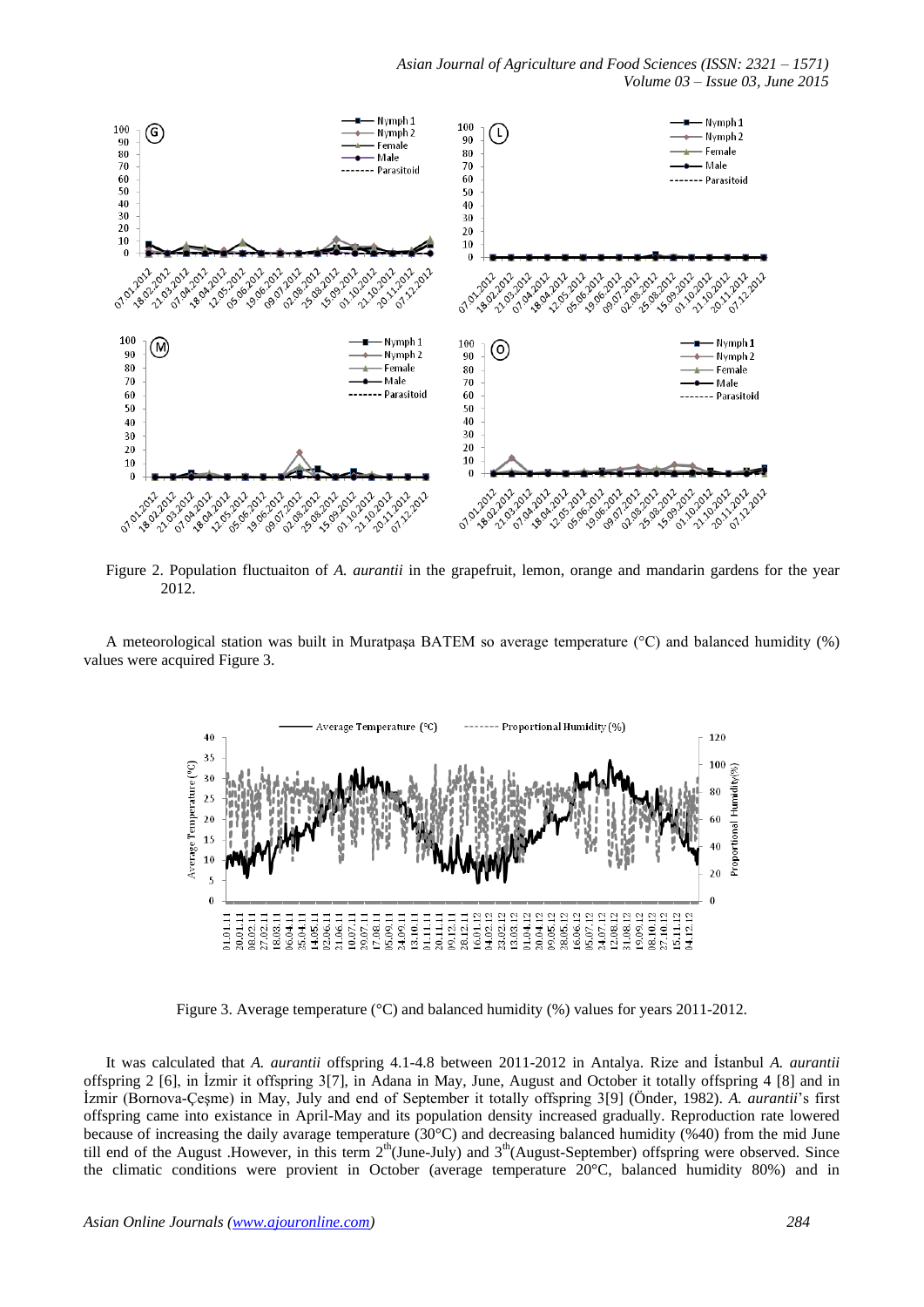consequence of beginning of  $4<sup>th</sup>$  offspring, the population increase gained speed. Dynamic nimfs showing up after October died. On the other hand, the population increase was observed in January due to the accumulation of dead individuals belongs to scale insect"s offsprings. Beginning from February, increase of the this high population in winter can be explained with plant phenology. Parasitoid individuals reached their highest level in 2011 when the population of scale insect is its highest level, in 2012 population change wasn"t observed (Figure 1-2).

Population fluctuaiton of *A. citrina* in the grapefruit gardens are given in Figure 4.



Figure 4. Population fluctuaiton of *A. citrina* in the grapefruit garden for the years 2011- 2012.

It was calculated that *A. citrina* offspring 3.9-4.8 in Antalya in 2011-2012. *A. citrina* offspring 3 at the end of May, June and September in İzmir (Bornova-Çeşme) [9]. The population changes of *A. citrina* was only observed in BATEM grapefruit garden. We can explain it as scale insects couldn"t go half meter away on a tree during their active larva period and saplings were infected during the founding period of the gardens. Since *A. citrina* reproduced 4 times in April-May, June, September-October and November and these offsprings were mixed each other, it was encountered different biologic periods of scale insect during the whole year. It was determined that the population was low because of the effect of high temperature and low balanced humidity in summer and was high because of the effect of low temperature and high balanced humidity in autumn (Figure 4).

Population fluctuaiton of *P.pergandii* in the grapefruit, orange and mandarin gardens are given in Figure 5.

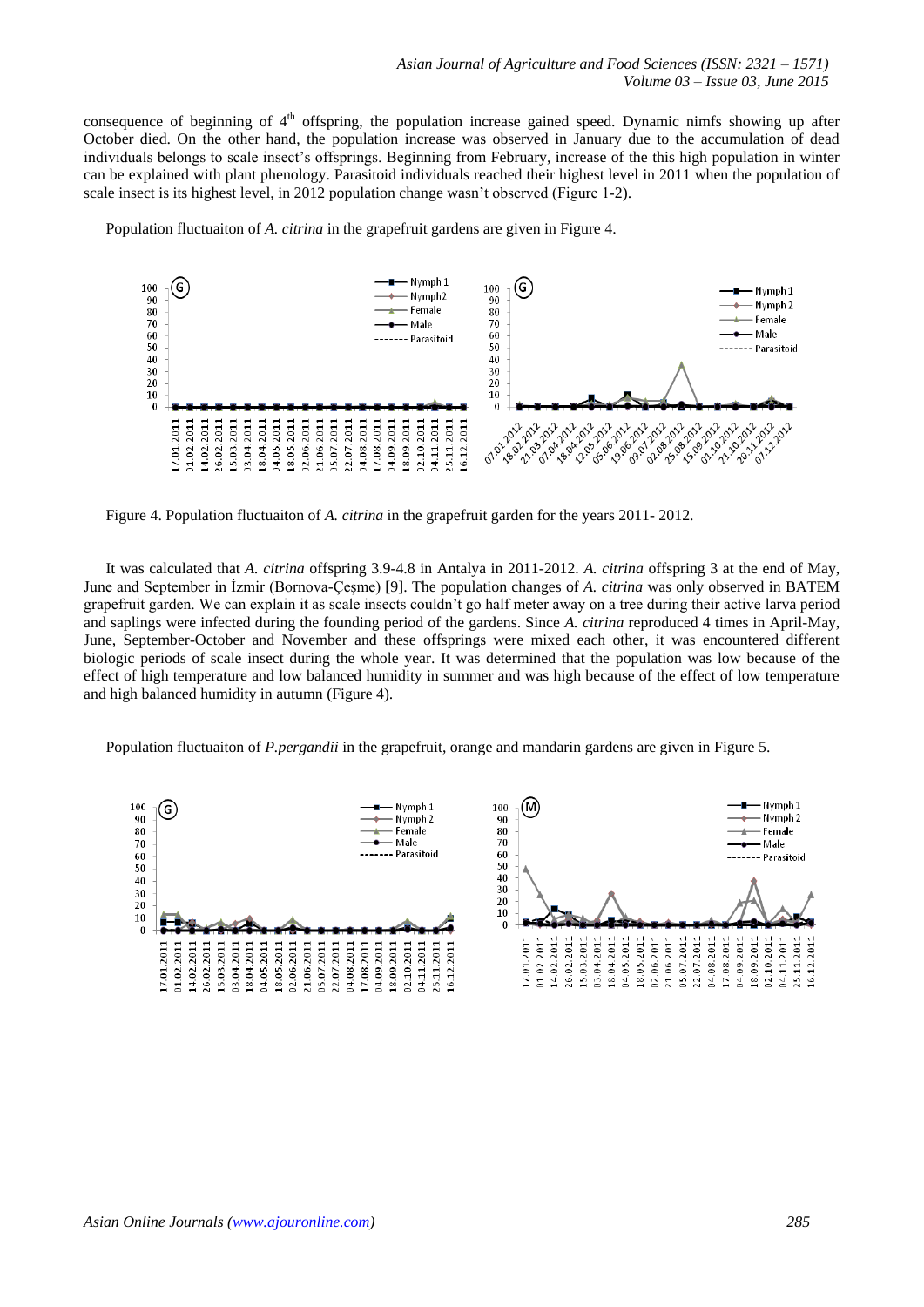

Figure 5. Population fluctuaiton of *P. pergandii* in the grapefruit, mandarin and orange gardens for the year 2011.



Figure 6. Population fluctuaiton of *P. pergandii* in the grapefruit, mandarin and orange gardens for the year 2012.

It was observed a high decreasewith the defoliation before spring on *P. pergandii* overwintered individuals. In the forthcoming months female individuals increased in total 4 periods which are April-May, July-June, August-September and October-November. On the other hand,parasitoid individuals increased in some periods when the population of scale insects increased (Figure 5-6).

Population fluctuaiton of predators and parasitoids in the grapefruit, lemon, orange and mandarin gardens for the years 2011-2012 are given in Figure 7-8.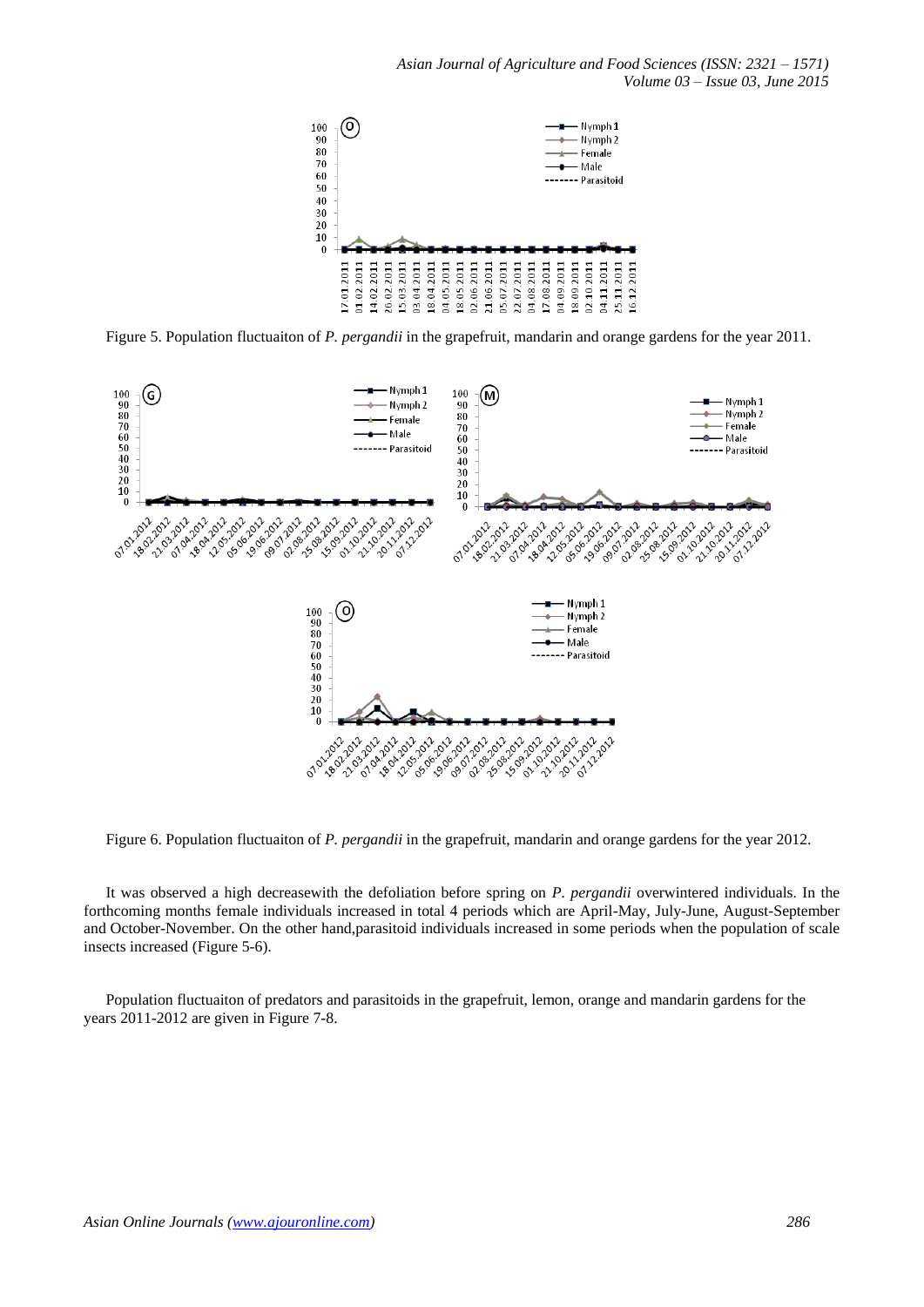

Figure 7. Population fluctuaiton of predators and parasitoids in the grapefruit, lemon, orange and mandarin gardens for the year 2011.



Figure 8. Population fluctuaiton of predators and parasitoids in the grapefruit, lemon, orange and mandarin gardens for the year 2012.

*Aphytis melinus* reached its highest population intensity in May and September in BATEM orange, lemon, mandarin and grapefruit gardens. However, *Encarsia* spp. reached maximum density during summer. The population of *Chilocorus*